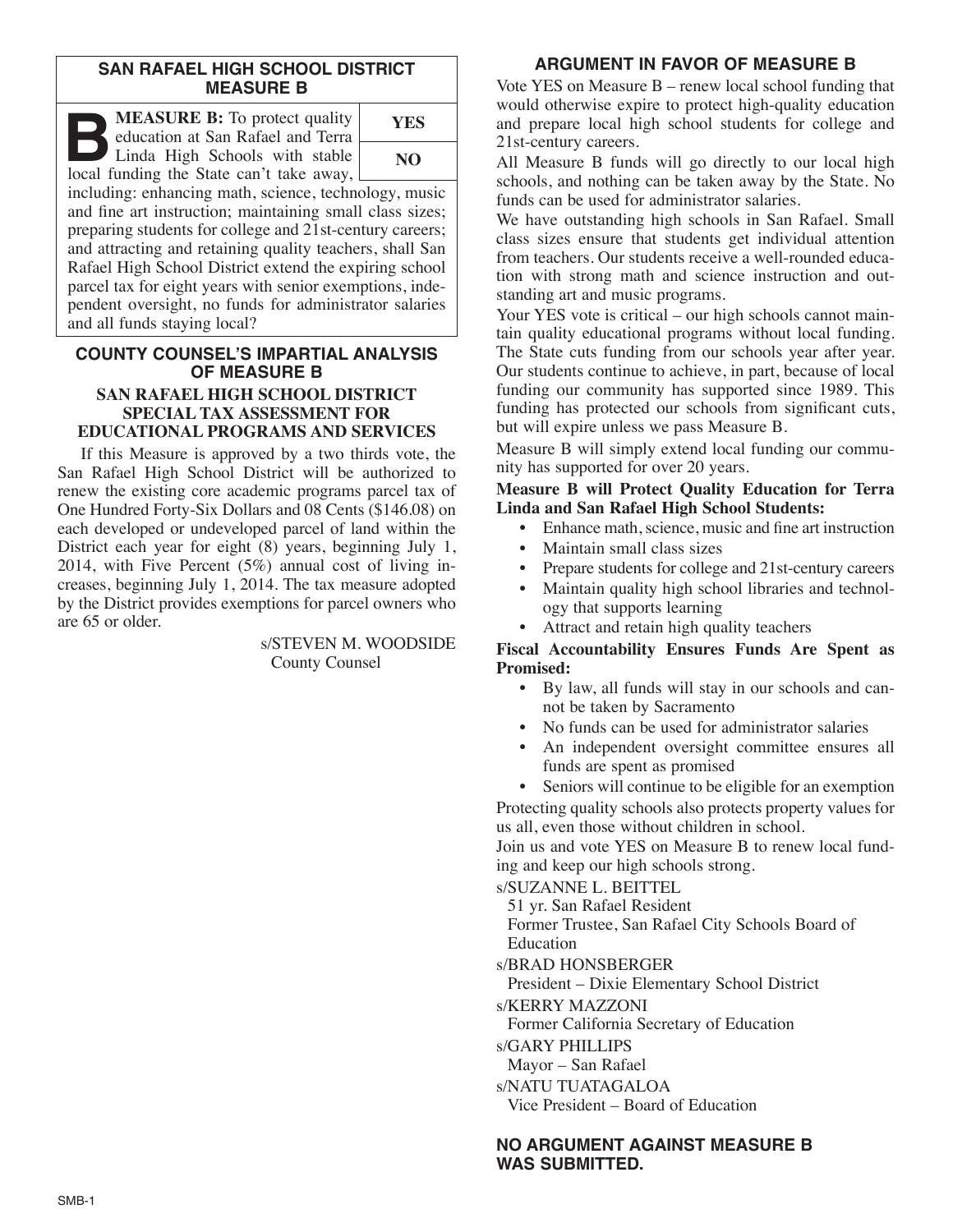## **FULL TEXT OF MEASURE B**

RESOLUTION # 1554 RESOLUTION OF THE BOARD OF TRUSTEES OF THE SAN RAFAEL HIGH SCHOOL DISTRICT CALLING FOR A MAY 7, 2013 ELECTION TO RENEW CORE ACADEMIC PROGRAMS PARCEL TAX

WHEREAS, the San Rafael High School District (the "District") is devoted to maintaining quality public education; and

WHEREAS, strong public schools positively enhance the community and local property values within the District; and

WHEREAS, the State is an inconsistent partner when it comes to funding education and funding for our District has been reduced substantially in the past several years, and future funding is unpredictable based on recent trends, and together with local property tax collections will be inadequate to provide the level of support to the District's educational programs that the residents of the District expect and the students need; and

WHEREAS, stable local funding is needed to maintain our outstanding local schools; and

WHEREAS, on August 30, 2005 the voters of the District authorized an education parcel tax which expires on June 30, 2014, and unless renewed by voters, will result in a substantial reduction of educational programs; and

WHEREAS,Article XIIIA, Section 4 of the California Constitution and Sections 50075 et seq., of the California Government Code permit a school district to renew a special education tax for specified purposes and to levy a core academic instruction parcel tax following approval by at least two-thirds of the voters voting upon the proposition; and

WHEREAS, the Board of Trustees (the "Board") of the District proposes to renew the existing levy of a core academic programs parcel tax upon parcels of land within the District for the purposes set forth in this Resolution; and

WHEREAS, the Board desires to apply all the proceeds of the core academic programs parcel tax to the protection of student programs and not for administrator salaries or benefits; and

WHEREAS, the Board desires to seek a local core academic programs parcel tax because the revenues of such are locally-controlled, can only benefit the District schools and cannot be taken by the State of California or other school districts; and

WHEREAS, the Board has conducted a public hearing in connection with the proposed election regarding the renewal of the core academic programs parcel tax prior to the adoption of this Resolution;

NOW, THEREFORE, BE IT RESOLVED, by the Board of Trustees of the San Rafael High School District as follows:

Section 1. This Board finds and determines that the foregoing recitals are true and correct.

Section 2. This Board hereby proposes to renew and extend the levy of a core academic instruction parcel tax to provide local funding the State cannot take away, preserve high quality education, including:

- Enhancing math, science, music and fine art instruction;
- Maintaining small class sizes;
- Preparing students for college and 21st-century careers;
- Maintaining quality high school libraries and technology that supports learning; and
- Attracting and retaining quality teachers.

### **UNDER NO CIRCUMSTANCES SHALL ANY OF THE PROCEEDS OF THE CORE ACADEMIC PRO-GRAMS PARCEL TAX BE USED FOR ADMINIS-TRATORS' SALARIES AND BENEFITS.**

Pursuant to Government Code Section 50075.1 the Board determines that the proceeds of the core academic programs parcel tax shall only be applied for the purposes stated above.

Section 3. The existing core academic programs parcel tax which will expire on June 30, 2014 at a rate of \$139.13 per parcel shall be renewed for eight years from that date, with annual 5% cost of living escalation adjustment, per year, assessed against each Parcel.

This core academic programs parcel tax renews and extends the qualified special parcel tax last approved by the voters in August 30, 2005.

As used herein, the term "Parcel" means any parcel of land which lies wholly or partially within the boundaries of the District, for which the Assessor/Tax Collector of Marin County, issues a separate tax bill for *ad valorem* property taxes; provided, however, that any such parcels which are (i) contiguous, and (ii) used solely for owneroccupied, single-family residential purposes, and (iii) held under identical ownership, may, by submitting an application of the owners thereof by May 1 of any year to the District be treated as a single parcel for purposes of the levy of this core academic programs parcel tax.

Section 4. Subject to voter approval as set forth below, the core academic programs parcel tax shall be levied commencing with the 2014-2015 fiscal year of the District, and shall be collected with, and in the same manner and subject to the same interest and penalties as, general *ad valorem* taxes collected by the Marin County Tax Collector. In accordance with the requirements of Government Code Section 50075.3, the District shall create a separate account into which the proceeds of the special tax shall be deposited.

Section 5. The levy and collection of the core academic programs parcel tax is not intended to decrease or offset any increase in local, state or federal government funding sources that would otherwise be available to the District at any time during which the parcel tax may be levied. In the event that the levy and collection of the core academic programs parcel tax does have such an effect, the District shall reduce the core academic programs parcel tax levy to the extent of any such decrease or offset. Additionally, any persons who are 65 years of age or older on or before May 1 of the fiscal year immediately preceding the fiscal year in which the tax should apply, and the owner of a Parcel used solely for owner-occupied, single-family residential purposes, may obtain an exemption from the levy of the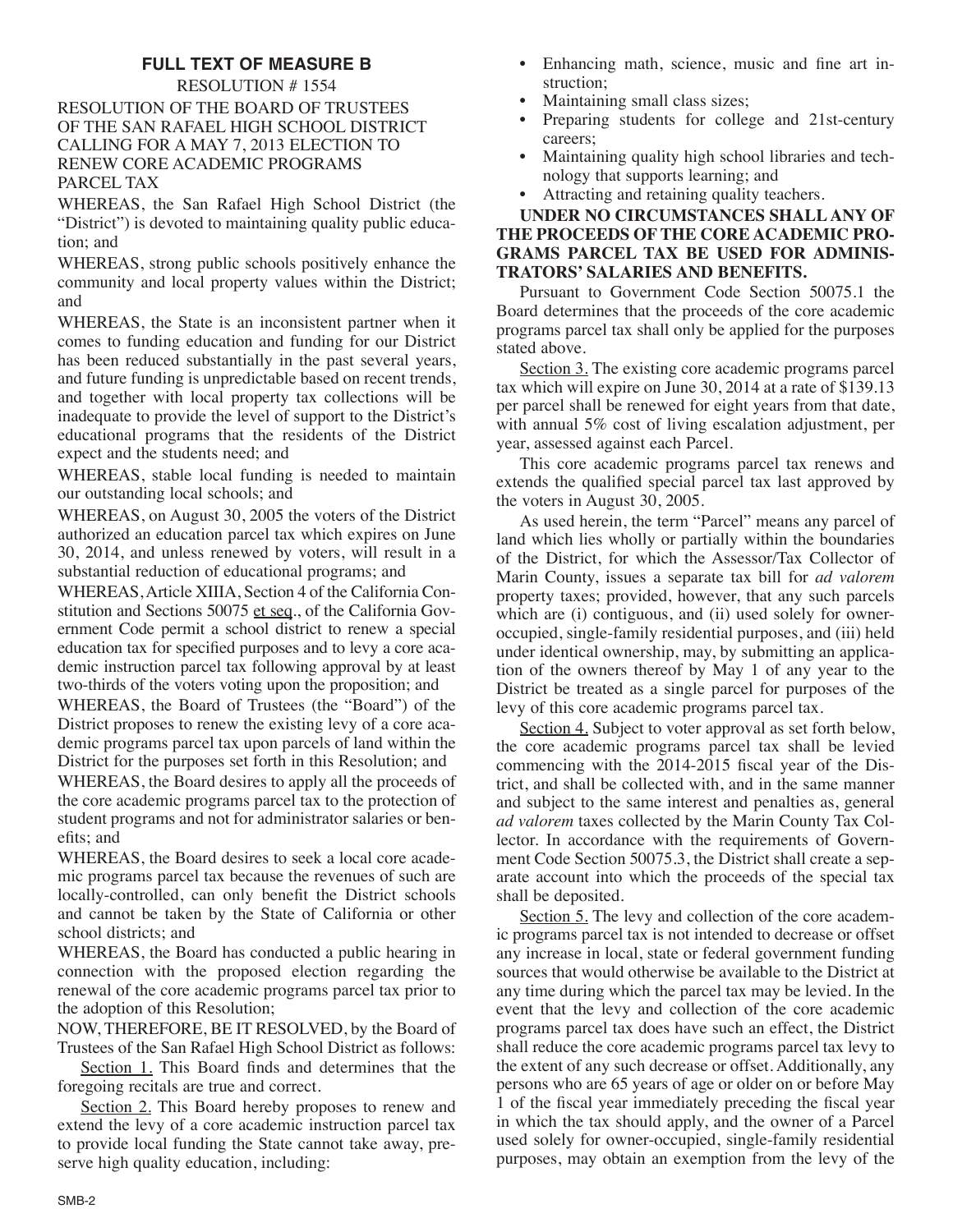core academic programs parcel tax, by submitting an application of such owners or persons, prior to May 1 of any year, to the District.

Section 6. The Board shall provide in each year (pursuant to Section 7902.1 of the Government Code) for any increase in the District's appropriation limit as shall be necessary to ensure that proceeds of the core academic programs parcel tax may be spent for the authorized purposes set forth in Section 2 above and Section 7 below.

Section 7. This Board hereby requests that the Marin County Registrar of Voters submit the following measure to the voters of the District and to print this entire Full Ballot Text in the ballot pamphlet to be published and mailed for the all-mailed ballot election scheduled for Tuesday, May 7, 2013:

### \* \* \*

#### SAN RAFAEL HIGH SCHOOL DISTRICT

High School Core Academic Programs Funding Measure **INTRODUCTION AND PURPOSE**

To provide local reliable funding for local high schools, including San Rafael High School, Terra Linda High School and Madrone High School, that cannot be taken by the State, protect programs which improve student performance in math, science, music and fine art programs, maintain smaller class sizes, prepare student for college and 21st-century careers, maintain quality high school libraries and technology that supports learning, and attract and retain quality teachers, with no proceeds used for administrative salaries and benefits, the San Rafael High School District ("District") proposes to renew and extend its existing core academic programs parcel tax for a period of eight years from its current expiration date (June 30, 2014), starting on July 1, 2014 at a rate of \$146.08 per parcel per year and maintain the provisions for the 5% annual increase in the tax, beginning July 1, 2014, with an exemption available for senior citizens, and to implement strict accountability measures, to ensure the funds are used to:

- Enhance math, science, music and fine art instruction;
- Maintain small class sizes;
- Prepare students for college and 21st-century careers;
- Maintaining quality high school libraries and technology that supports learning; and
- Attract and retain quality teachers.

The proceeds of the core academic programs parcel tax shall be deposited into a separate account created by the District.

#### **DEFINITION OF "PARCEL"**

For purposes of the core academic programs parcel tax, the term "Parcel" means any parcel of land which lies wholly or partially within the boundaries of the San Rafael High School District, that receives a separate tax bill for *ad valorem* property taxes from the Marin County Assessor/Tax Collector. All property that is otherwise exempt from or upon which are levied no *ad valorem* property taxes in any year shall also be exempt from the core academic programs parcel tax in such year.

For purposes of this core academic programs parcel tax, any such "Parcels" which are (i) contiguous, and (ii) used solely for owner-occupied, single-family residential purposes, and (iii) held under identical ownership may, by submitting an application of the owners thereof by May 1 of any year to the District, be treated as a single "parcel" for purposes of the levy of the core academic programs parcel tax.

### **EXEMPTIONS FOR SENIORS**

Pursuant to California Government Code Section 50079(b), any owners of a Parcel used solely for owneroccupied, single-family residential purposes and who are 65 years of age or older on or before May 1 of the fiscal year immediately preceding the year in which the tax would apply, may obtain an exemption from the core academic programs parcel tax by submitting an application therefore, by May 1 of any year, to the District.

With respect to all general property tax matters within its jurisdiction, the Marin County Assessor/Tax Collector, or other appropriate county tax officials shall make all final determinations of tax exemption or relief for any reason, and that decision shall be final and binding. With respect to matters specific to the levy of the core academic programs parcel tax, including the Senior Citizen Exemption and the classification of property for purposes of calculating the tax, the decisions of the District shall be final and binding.

### **REDUCTION IN TAX IF RESULT IS LESS OTHER GOVERNMENT SUPPORT**

The collection of the core academic programs parcel tax is not intended to decrease or offset any increase in local, state or federal government revenue sources that would otherwise be available to the District during the period of the core academic programs parcel tax. In the event that the levy and collection does have such an effect, the District may cease the levy or shall reduce the core academic programs parcel tax to the extent that such action would restore the amount of the decrease or offset in other revenues.

#### **ACCOUNTABILITY MEASURES**

In accordance with the requirements of California Government Code Sections 50075.1 and 50075.3, the following accountability measures, among others, shall apply to the core academic programs parcel tax levied in accordance with this Measure: (a) the specific purposes of the core academic programs parcel tax shall be those purposes identified above; (b) the proceeds of the core academic programs parcel tax shall be applied only to those specific purposes identified above; (c) a separate, special account shall be created into which the proceeds of the core academic programs parcel must be deposited; and (d) an annual written report shall be made to the Board of Trustees of the District showing (i) the amount of funds collected and expended from the proceeds of the core academic programs parcel tax and (ii) the status of any projects or programs required or authorized to be funded from the proceeds of the core academic instruction parcel tax, as identified above. In addition, the District will maintain its existing Citizens' Oversight Committee which will provide oversight as to